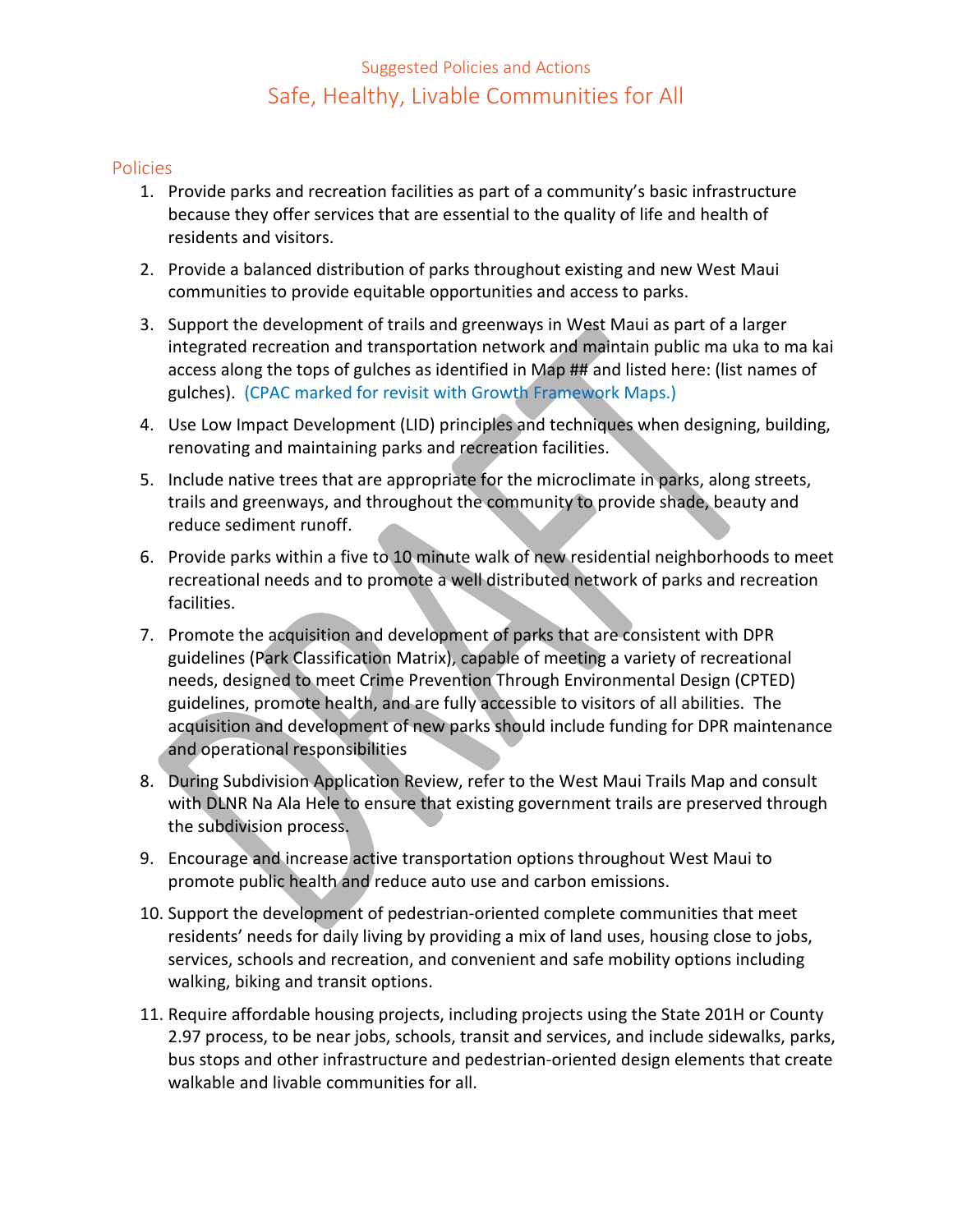- 12. Support missing middle housing types (multi-unit or clustered housing types compatible in scale with single-family homes such as 'ohana, duplex, tri-plex, four-plex, courtyard apartments, bungalow court, and live/work units) and simple style single-family homes to meet the growing demand for a diversity of housing options and affordability.
- 13. Prioritize projects that provide housing for resident households earning 100 percent area median income (AMI) and below, and support projects that provide housing for resident households earning between 100 and 140 percent AMI, according to the need identified by the Department of Housing and Human Concerns, and that are consistent with other Community Plan policies.
- 14. Prioritize infrastructure for 100 percent affordable housing developments for resident households earning 100 percent AMI and below that are supported by the community and the Community Plan map and policies.
- 15. Support infill development and redevelopment near town centers, transit stops and transportation corridors. Support redevelopment that replaces less desirable commercial developments with walkable mixed use community centers and a variety of housing types. (CPAC marked for revisit with Growth Framework Maps.)
- 16. Increase the inventory of long-term housing units, whether owner-occupied or longterm rental, and whether single-family or multi-family, by phasing-out and converting existing vacation rentals to long-term occupancy.
- 17. Support the development of homes by the Department of Hawaiian Homelands as a priority in West Maui.
- 18. Promote the use of sustainable green building and development practices, such as the Leadership in Energy and Environmental Design (LEED) standard.
- 19. Encourage the provision of public restrooms in major parks and public spaces and explore implementing composting toilets.
- 20. Promote the placement of utilities underground in new areas of development and in existing areas, where possible.
- 21. Support public and private efforts to inventory, evaluate and expand public shoreline access. Require shoreline access to currently privatized shoreline areas by gates and walls, such as Alaeloa, Napili and Puamana.
- 22. Require that the County of Maui actively support an inventory of affordable homes and rentals that are bought and sold among Maui's workforce.

## Actions (Lead County Agency)

- 1. Prepare an acquisition strategy for parks and recreational facilities in West Maui. (DPR)
- 2. Work with other public agencies to develop a coordinated strategy to address sea level rise at beach parks in West Maui. (DPR)